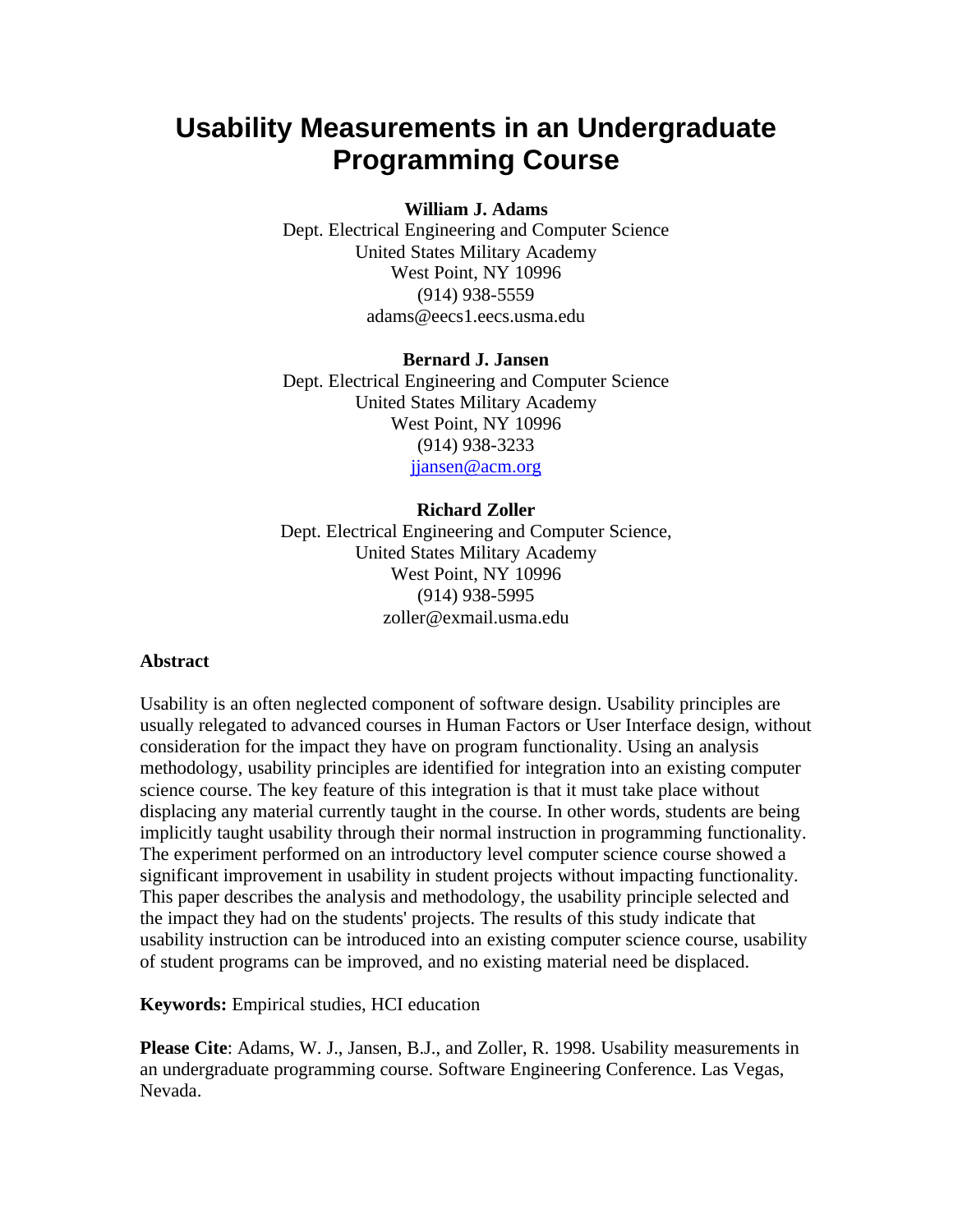#### **See Other Publications**

### **Introduction**

Usability and functionality are integral design components of any successful project, and it is unrealistic to treat them separately. Many undergraduate computer science courses focus primarily on the functionality of programming projects. Usability principles are usually introduced in advanced classes late in the curriculum, if at all. Unfortunately, this approach teaches students that usability is separate from functionality. With the emergence of compilers that allow easy access to graphic user interface (GUI) libraries, it is now possible to incorporate usability principles into the curricula without displacing currently taught concepts. The goal, therefore, is to integrate usability design principles while neither replacing courses, deleting material, nor adding new courses. The motivation for doing this is three-fold. First, there is rarely room available in the students' schedule for an additional engineering course. Second, course directors are already forced to make hard decisions on what material they can teach and what has to wait for another course. There is simply not enough time to teach other. Third, a separate usability class does not reinforce usability as an integral part of the design process.

The first section of this paper will review usability instruction discussed in current computer science literature and follow with a discussion of how to seamlessly integrate usability into an existing course. The second section will discuss an analysis methodology to chose which usability principle to integrate. In the third section, the paper shows the results of an empirical study performed to display the results of usability integration. Finally, the paper discusses the implications of using the analysis methodology in other classes to continue usability integration.

## **Related Work**

The manner of communication between human and computers continues to evolve. Because usability in the computer science area studies humans and computers in communication, it draws from supporting knowledge on both the computer and the human side. It is important to organize the curriculum in a changing field with an understanding of the forces shaping that field. This is done in an attempt to ensure that its concepts are not out of date. In other words, the curriculum must build the foundations for its graduates. From this foundation, its graduates can develop their own understanding of the future.

## **The Problem**

Due to the turbulent nature of the usability field, there is little agreement on how to incorporate usability into an existing computer science curriculum. A lesson learned by many engineering disciplines is that design problems have a context that can invalidate any narrow optimization of one specific perspective (ACM, 1997.) The proper study of usability exists within the larger paradigm of an engineering design methodology.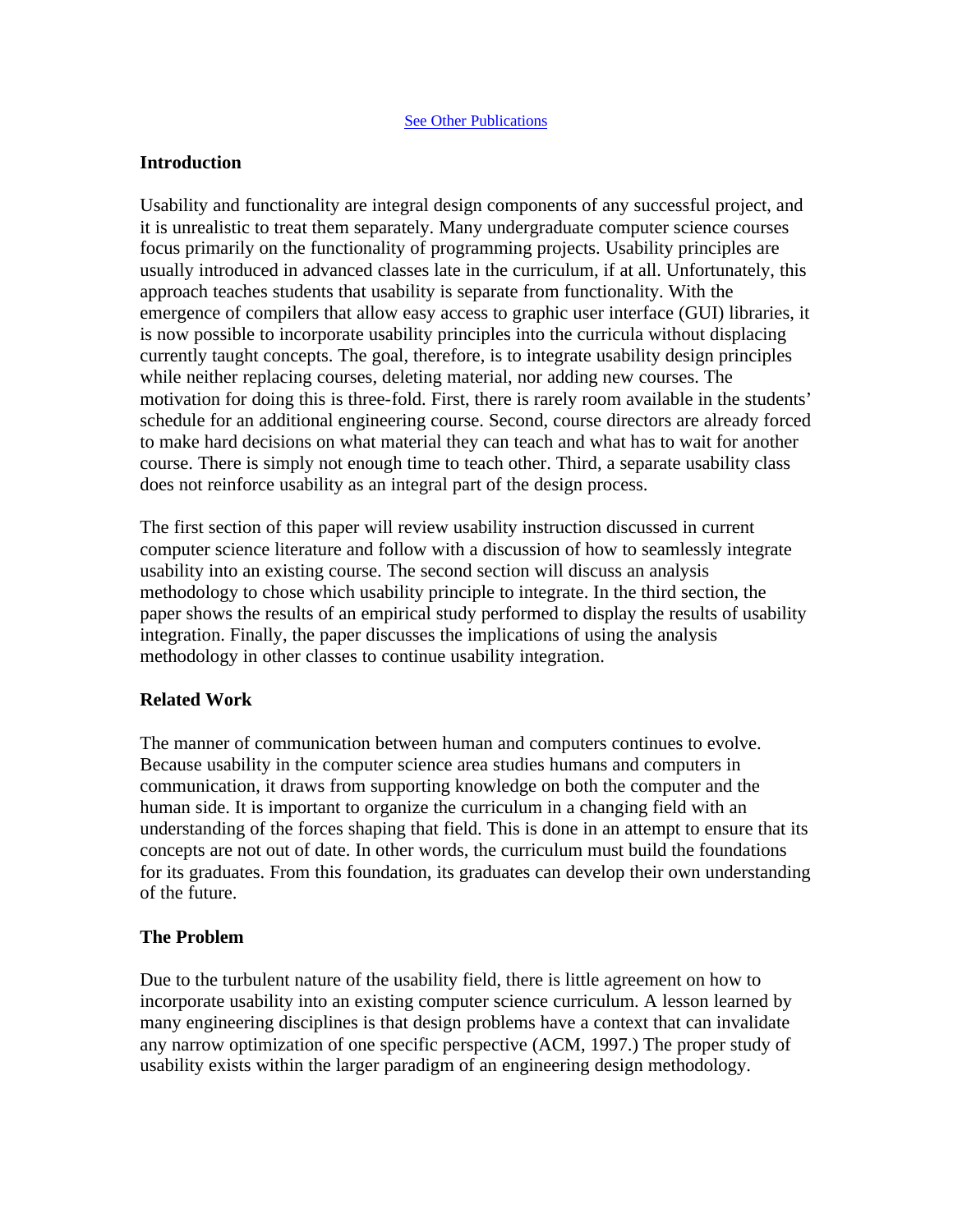There are several approaches that attempt to address this aspect of usability instruction and curriculum development. Studies show that usability is a critical ingredient in project development and should be incorporated into the design process (Lundel and Notess, 1991.) Various academic institutions have attempted different approaches in introducing usability into the course work. Most schools have simply added one or two usability courses to the curriculum offered within an engineering department. Other universities have taken a multi-disciplinary approach linking courses within different departments (Foley, 1991.) Finally, another approach is to introduce several usability courses and develop a separate field of study focusing on usability within a particular engineering department (John and Morris, 1993.)

All three approaches have certain economic and political costs that many times make them unworkable. For example, if a curriculum introduces a mandatory usability course, which course currently in the curriculum is dropped? If no courses are dropped, where does the financial support come from to add the usability courses to the course load? What free elective is dropped? Can other courses survive with the decreased enrollment? More importantly, all three approaches present the message that usability is somehow separate from the other engineering areas or at best is an add-on to be considered once the "real" work is done.

This situation can be avoided since usability has an inherent relationship to almost all other engineering areas. Since usability, in computer science, focuses on the computer system, it includes both the computer and the human. Due to this fact, it has the advantage of being easily incorporated into existing computer science courses. Additionally, usability has many different levels of complexity. One can tailor the introduction of principles to the sophistication level of the students (i.e., simpler principles at the freshman level and complex or subtler principles at the graduate level). This introduction is directly related to the interlocking relationship of usability and project design.

Our proposal overcomes many of the economical and political disadvantages of the other methods. Of course, one must convince the individual instructors that the introduction of usability principles will benefit their courses. We have attempted to ensure that the introduction of usability principles is beneficial to the course by building on the concepts already existing in the course. We have chosen to test our proposal with actual introductions of usability principles into existing computer science courses. From these and other tests, we hope to build a theory of usability integration. This method of deriving usability principles from actual concepts, products, or prototypes has historical roots in the engineering community. These include the conceptual Memorex (Bush 1945), the Sketched (Shneiderman, 1998) and the work of Engelbart (Engelbart, 1988.)

## **Proposed Solution**

The solution is not to teach usability but to teach user-centered design. Rather than teach a separate block of usability instruction, integrate usability and functionality seamlessly into the course's topics. The particular user-center design methodology will vary course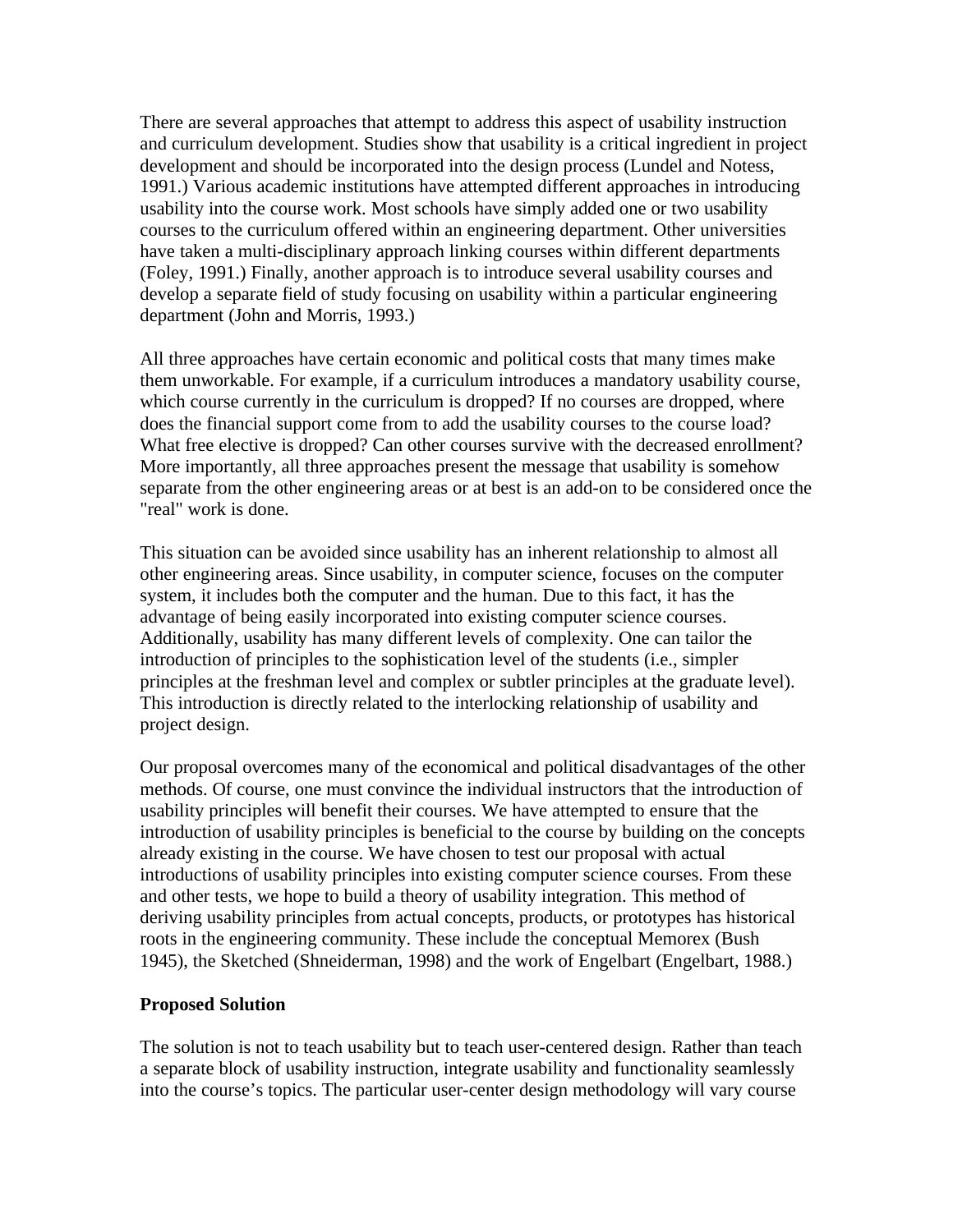to course, incorporating only those usability design principles that bring value-added to course. The usability principles introduced are those that reinforce the concepts and techniques that the course is currently teaching. For example, in teaching an introductory programming course, the user-centered design would focus on the use of selection structures as a means of error checking for the user. Repetition structure could be introduced as a means of developing a menu or user interface.

Continuing, a major objective of most introductory computer science course is to teach control structures. Control structures are perfect for error checking and human engineering of output statements. In user-centered design, one can teach control structures with usability as a reason for implementing them. The advantage is that the student immediately sees the benefit and the product is better.

No new concepts are introduced, but rather the primary functional goals of the course are focused on the user. The particular usability principles behind the design need never be introduced.

The advantage of this user-centered design approach is that usability is part of the design process at the earliest stage of a student's education, resulting in computer scientists that can design programs that people can use without treating usability as an issue separate from functionality. It also overcomes the complexity issue by "black boxing" the usability principles within the course's current framework. Finally, it brings added value to the course's content by only introducing those usability principles that enhance the core content of the course.

The perfect solution to this dilemma would be to analyze and alter the entire curriculum to integrate usability. This way, the usability and user-centered design aspects would be consistent and would leverage the students' increasing experience base to enhance their understanding of Human-Computer Interface issues. This is not, however, feasible without some proof that there can be seamless union of usability and functionality in a course without either adding more time or taking away any material.

In light of this fact, this project intends to test this theory that usability can be taught in an introductory computer science course without sacrificing any of the instruction in functionality. The course currently has two main goals. The first goal is to familiarize students with the fundamental concepts of computer science, while the second goal is to develop students' proficiency in an engineering problem solving and design methodology. This methodology currently teaches a software development process and stepwise refinement to improve the functionality of programs. A user-centered design approach may reinforce both the software development process and the step-wise refinement process in the use of input and output statements.

The particular methodology is called a **SPOT** analysis. This analysis focuses on a course's **S**chedule, student **P**opulation, **O**bjectives, and **T**ools. Schedule is the amount of time available in a course, measured in hours or lessons. Population is the are the characteristics that define the majority of a course's students. Objectives are the purposes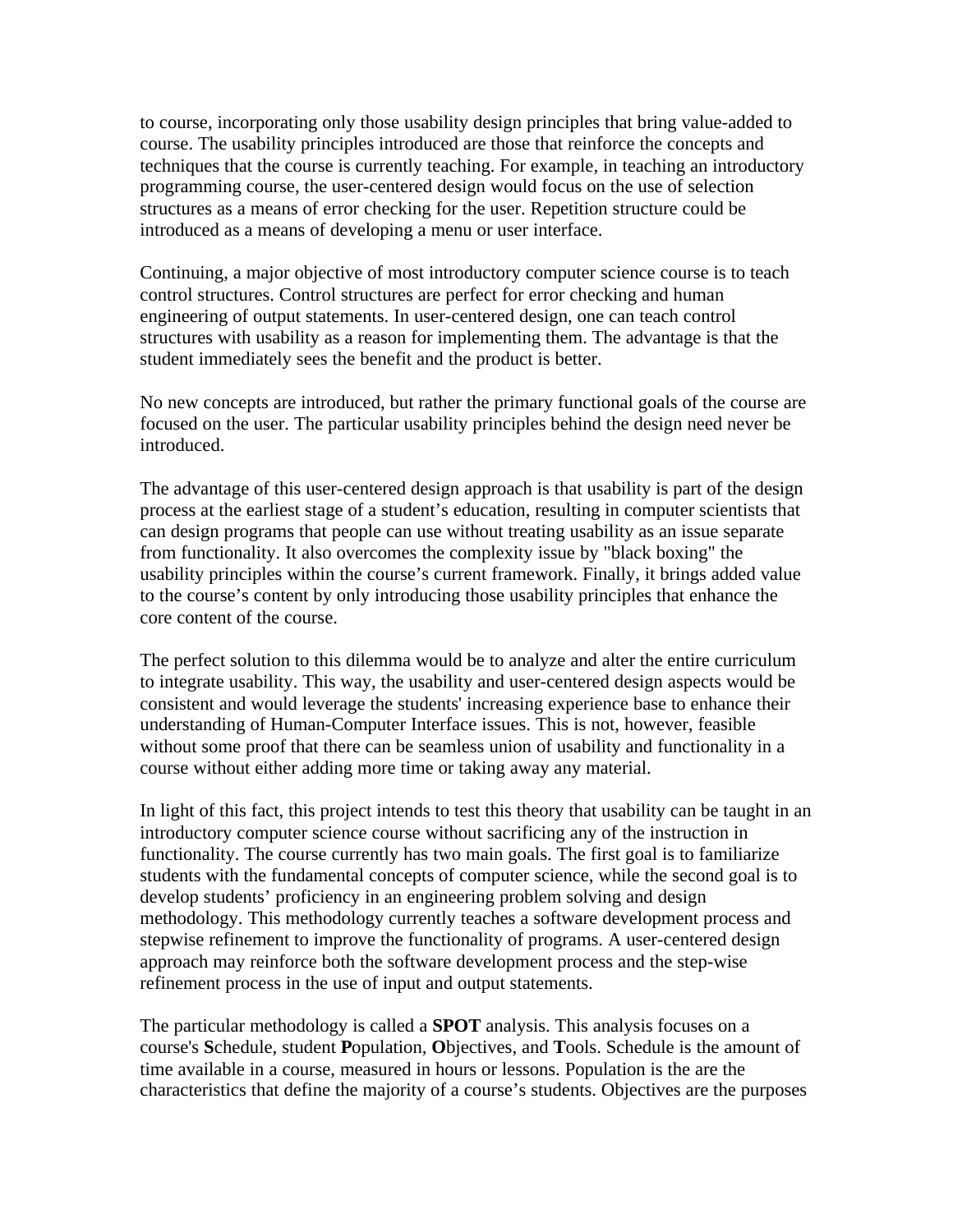or goals of the course. These are usually outlined in the course objectives and are supported by one or more lesson objectives. Tools are what the students use to implement the course or lesson objectives and can be a programming language, hardware, etc. The SPOT methodology focuses the usability instruction to a user-centered design process that is seamlessly integrated with the functionality of a course.

The goal of the SPOT analysis is to capture the critical aspects of a course in order to identify which usability principles or techniques are applicable to that course. One of the major obstacles preventing usability instruction in computer science courses is the resistance to introducing new and seemingly unrelated material. The SPOT methodology accepts this assertion and identifies usability aspects that directly related to a particular course. Using the SPOT methodology also addresses the other issues of usability principles being too difficult to introduce and courses having too much material already. The outcome of the SPOT analysis is a usability technique or principle that directly relates to a course and adds no or little new material. Additionally, the usability technique is understandable to a course's students because it is already within the domain of the course material. The goal of a SPOT analysis is to get usability improvement beyond the aspect of whatever technique was introduced. Note that the SPOT analysis does not imply a change in grading policy, schedule, course objectives, student perquisites, or course material. Nor does SPOT separate usability from functionality.

# **The Experiment**

This experiment focused on the issue of improving the usability of computer science student programs without a significant change in course material and no change in teaching method. The experiment introduces usability instruction into an existing computer science course based on the SPOT methodology. The experiment then measures the effect of the instruction on the usability of student programs.

# *Hypothesis:*

Students will design and implement programs that exhibit better usability if a course implements results from a SPOT analysis than if the course does not.

# **Method**

# *Subjects*

There were 252 student programs evaluated in the experiment. There were 114 student programs from sections without the SPOT implementation. There were 138 student programs from sections with the SPOT implementation. The programs were the final design project from the programming portion of the course. They represented both a breadth and depth of the students' knowledge about the course subject matter.

# **Course**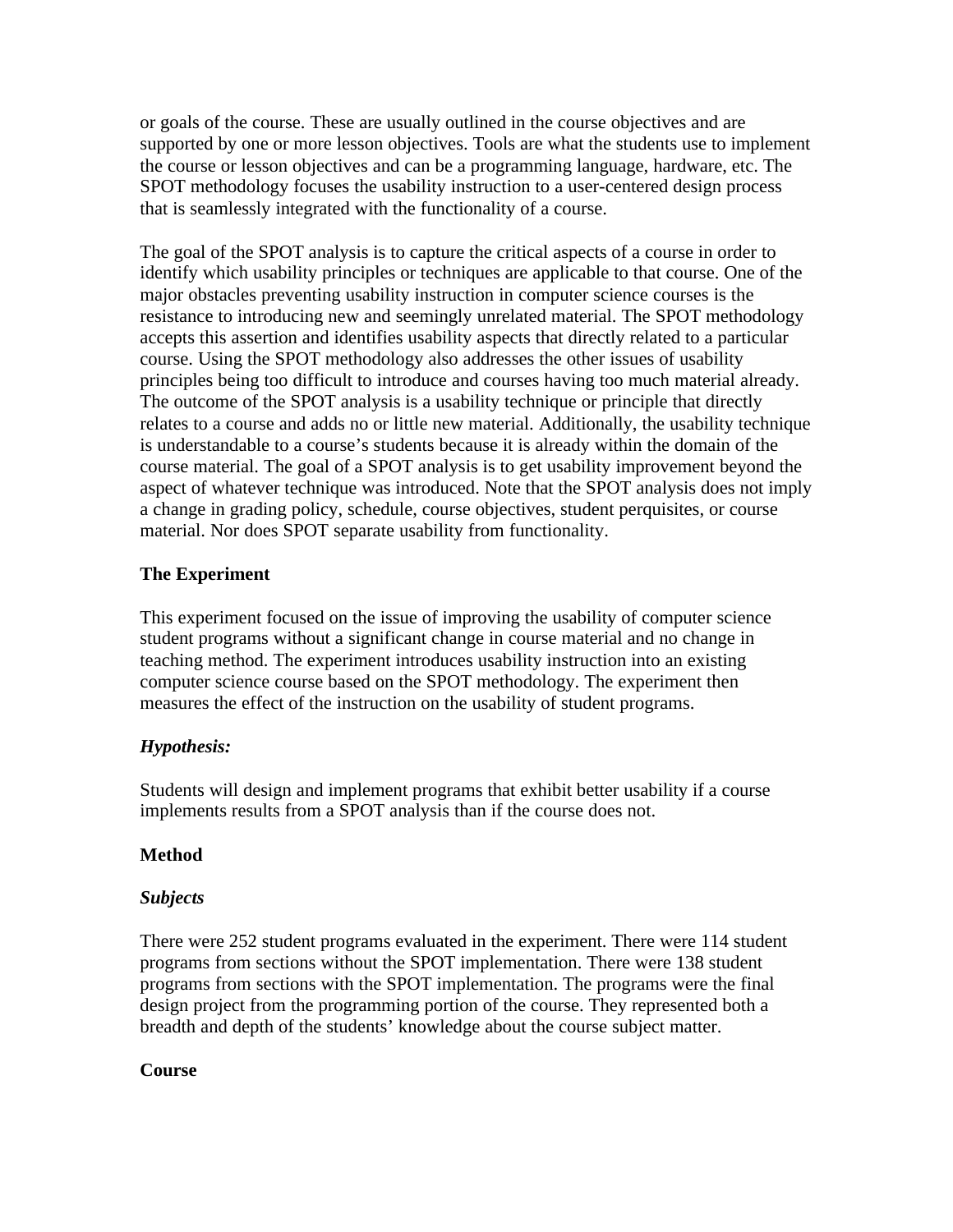For the course, the experiment utilized CS105, *Introduction to Computing*. This course is mandatory for the freshman class at the United States Military Academy. The average freshman class is approximately 1100 students. About 50% of the freshmen population take the course in a given semester. Beginning in their junior year, all students must take a 5 course engineering sequence. Therefore, CS105 serves as the initial technology and engineering design course for all students. Since all math, science, and engineering departments depend on CS105 for introductory design and programming material, the course is extremely scrutinized at the Academy-level for course content. This makes CS105 a perfect choice for this experiment because this is exactly the situation that many computer science instructors cite for not integrating usability instruction, i.e., they cannot add new material. The course is divided into three phases, a computing concepts phase, an engineering design phase that focuses on developing software programs, and a problem solving phase using applications.

# **SPOT Analysis**

This experiment focused on the engineering design phase of CS105. This phase is 20 lessons of the 40-lesson course. So, the Schedule aspect of the SPOT analysis was about one-half of the course. The Population of the course is freshmen students who are randomly assigned to sections in the course. Computing and technology experience varies widely among the course's student population. The Objectives during this phase of the course are the design principles of selection, iteration, and modularity. The Tool utilized during this phase of the course is the Ada 95 programming language, a general purpose programming language. Table 1 summarizes the results of the SPOT analysis for CS105.

| <b>SPOT Analysis</b> | <b>Results</b>                                           |
|----------------------|----------------------------------------------------------|
| Course<br>Schedule   | 20 lessons                                               |
| Course<br>Population | First Year Students, Varied<br><b>Computer Expertise</b> |
| Course<br>Objectives | Selection, Iteration, and<br>Modularity                  |
| Course Tools         | Ada 95                                                   |

# **Table 1. SPOT Analysis of CS105 With Results.**

Using the results of the SPOT analysis, any technique that addressed both functionality and usability had to be simple to incorporate in 20 lessons to novice students, had to directly relate to selection, iteration, and modularity, and had to be programmable in Ada 95. These results led to the adoption of exception handling as technique to introduce usability and reinforce functionality.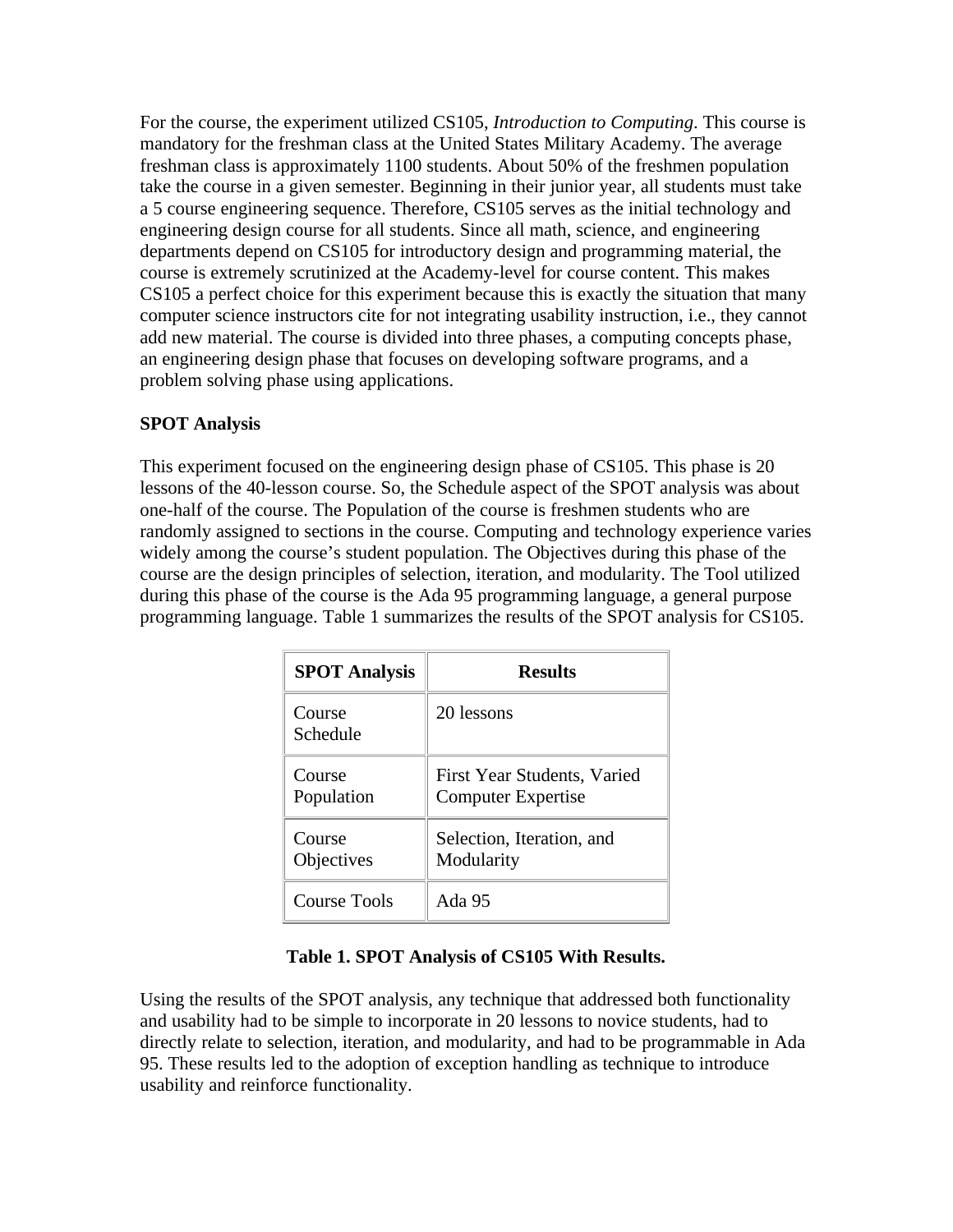Students are already taught to use Ada 95 subtypes in their programs to constrain user inputs to acceptable values. Unfortunately, when a value is out of range or badly formed, the student's program "crashes," leaving students wondering why they would want to design a program that fails when the user inputs an unacceptable value. To prevent program "crashes," Ada 95 has built-in error checking mechanisms, called exception handlers. Without invoking error handling subprograms by explicit calls, exception handlers allow a program to continue normal execution when a condition or event occurs that might be considered exceptional. For example, an exception handler could be used to prevent a student's program from "crashing" when a user inputs a value that is out of range for the declared subtype. Exception handling may be a valuable tool to introduce usability principles in a manner that reinforces the concepts of the course. Exception handlers are not currently used in the course due to their complex nature.

Although exception handling can be confusing, it can be "black boxed" for early lessons. As the course progresses, the exception handlers can be "opened up" to teach important programming functionality concepts, such as, scope, visibility, parameter passing and control structures. The introducing of exception handling enhances usability and provides a mechanism to introduce repetition and selection statements, procedures, scope, visibility and file input and output. As such, it is a natural addition to the course. It adds little to no burden for the instructor since exception handling provides a built-in example for many functionality aspects of CS105 that the instructor must introduce already.

## *Design and Procedure*

All 252 computer programs were evaluated on usability aspects by the authors in a blind evaluation. Blind in that the evaluators did not know the students' name, grade or whether the student was in a section that received the exception handling instruction. There were 118 programs from sections that were not introduced to exception handling and 134 programs from sections that received the exception handling instruction. It is reasonable to assume that the sample size of 252 satisfactorily represents the student population of 1100. The sample size is approximately 23% of the student population. However, a voluntary re-sectioning occurs during phase one CS105, and this re-section could have an impact on the representatives of the sample population.

The evaluation utilized an instrument based on usability design principles of Norman (Norman 1988) and Nielsen (Nielsen 1993). The instrument was a 10 item questionnaire. Each item focused on a basic usability aspect and was evaluated on a 10-point Likert scale. For example…..

## **Results**

An Analysis of Variance (ANOVA) was conducted on the usability score for each program. An ANOVA is concerned with the statistical relationship between one or more predictor variables and a response variable. This experiment analyzed the response in usability score against whether exception handling was introduced or not. The hypothesis was supported. There was a marked difference in usability scores based on instruction, as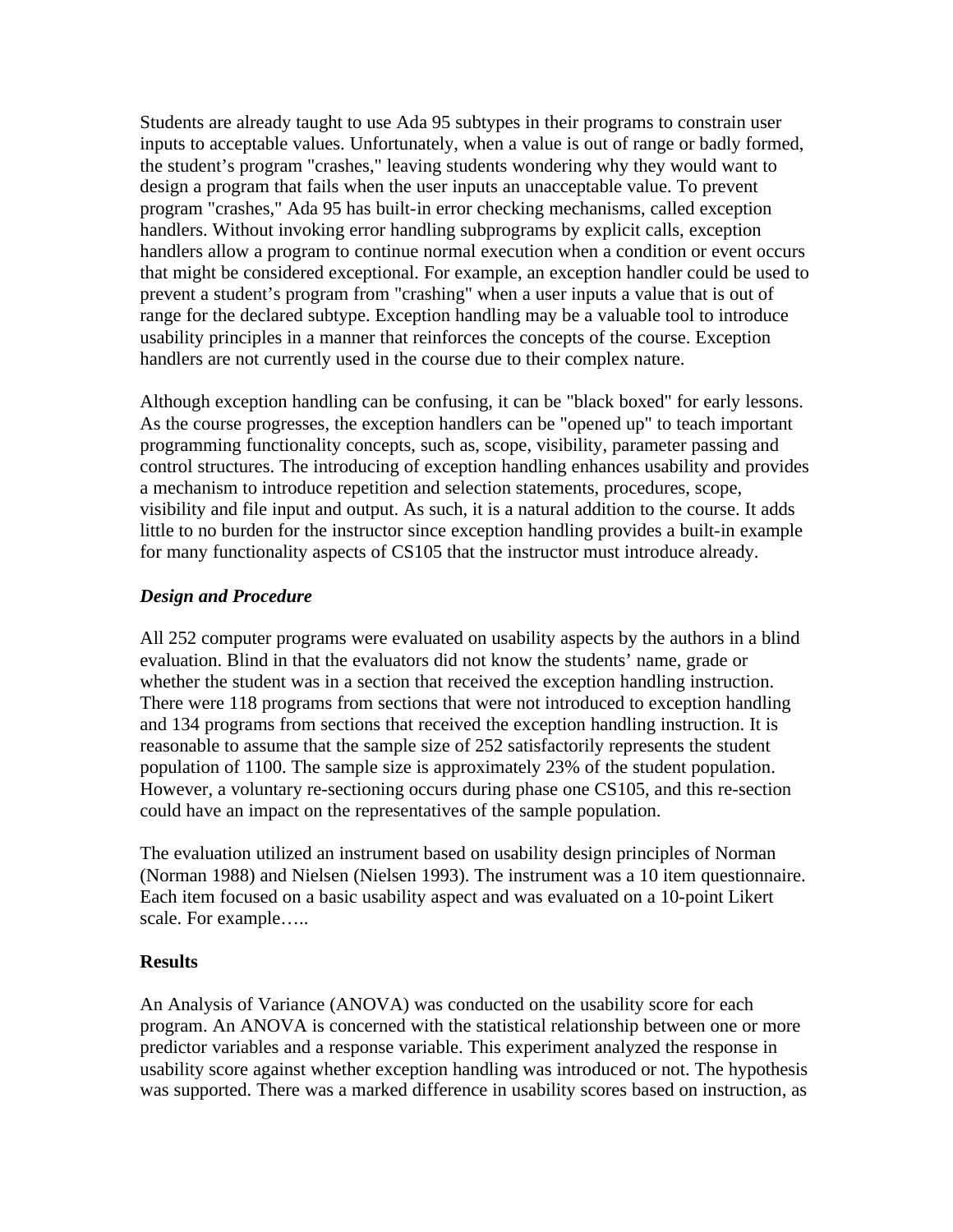Figure 1 illustrates. The group of students that received the exception handling instruction scored much higher than those students that did not receive the exception handling instruction. In addition to instruction, the instructor and cognitive ability of the individual student could have impacted the response variable. Therefore, instructor and student's overall grades were also included in the ANOVA model. Grades were used as a measure of a student's cognitive ability. There was no correlation between usability scores and a particular instructor, but there was a correlation between usability scores and the overall course grade. Table 2 presents some of the relevant results from the ANOVA. Tables 3 and 4 present further descriptive statistics from this experiment. Table 3 presents the statistics of usability score and grades relative to instruction. Table 4 presents statistics of usability score and grades relative to the instructor. As shown, there was also no effect on either usability scores or grade relative to instructor.



**Figure 1. Mean Usability Score as a Function of Instruction.**

| <b>Source</b> | DF  | F     | P     |
|---------------|-----|-------|-------|
| Instruction   |     | 52.77 | 0.000 |
| Instructor    |     | 0.04  | 0.849 |
| Grades        |     | 13.02 | 0.000 |
| Error         | 248 |       |       |
| Total         | 251 |       |       |

**Table 2. Analysis of Variance for Usability Score** 

| <b>Variable</b> | <b>Instruction</b> | <b>Mean</b> | <b>St</b><br>Dev |
|-----------------|--------------------|-------------|------------------|
|-----------------|--------------------|-------------|------------------|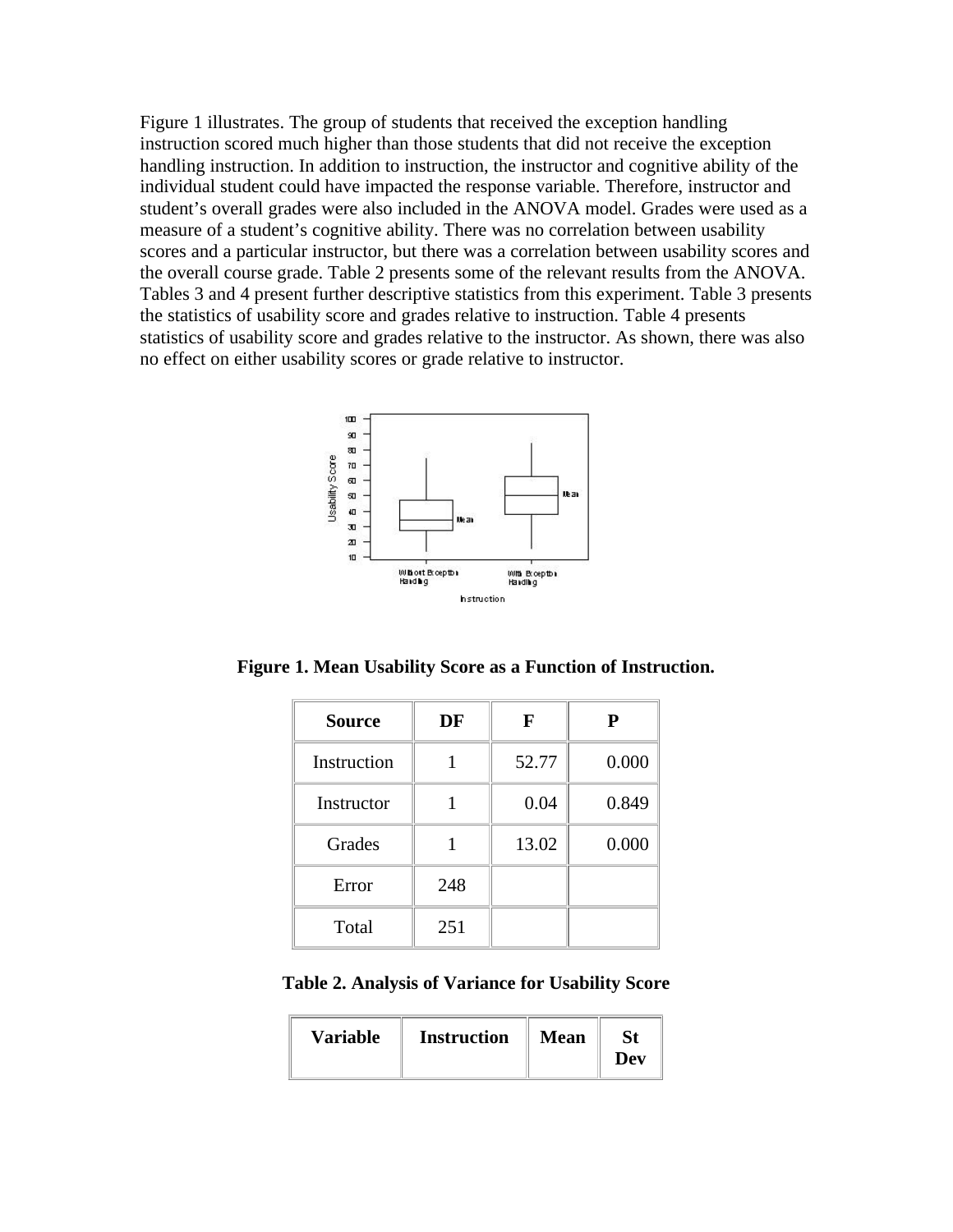| Usability<br><b>Scores</b> | <b>B</b> oth                | 44.65 | 17.01 |
|----------------------------|-----------------------------|-------|-------|
| Usability<br><b>Scores</b> |                             | 37.14 | 13.70 |
| Usability<br><b>Scores</b> | 2                           | 51.26 | 16.94 |
| Grades                     | <b>Both</b>                 | 85.82 | 5.47  |
| Grades                     |                             | 85.67 | 6.00  |
| Grades                     | $\mathcal{D}_{\mathcal{A}}$ | 85.94 | 4.98  |

**Table 3. Descriptive Statistics Relative To Instruction**

| <b>Variable</b>            | <b>Instructor</b> | <b>Mean</b> | St<br>Dev |
|----------------------------|-------------------|-------------|-----------|
| Usability<br><b>Scores</b> |                   | 44.30       | 17.74     |
| Usability<br><b>Scores</b> | $\overline{2}$    | 44.94       | 16.45     |
| Grades                     |                   | 84.51       | 5.568     |
| Grades                     |                   | 86.91       | 5.173     |

## **Table 4. Descriptive Statistics Relative To Instructor.**

#### **Discussion**

The evaluation of the labs and the ANOVA yielded some interesting and significant results. There was a significant relationship between instruction and the degree of usability that students exhibited in their programs. The introduction of exception handling increased the mean usability score by over 14%. Considering that exception handling introduced no new functionality concepts and was never a determinate on grades, this is a substantial improvement in the design process.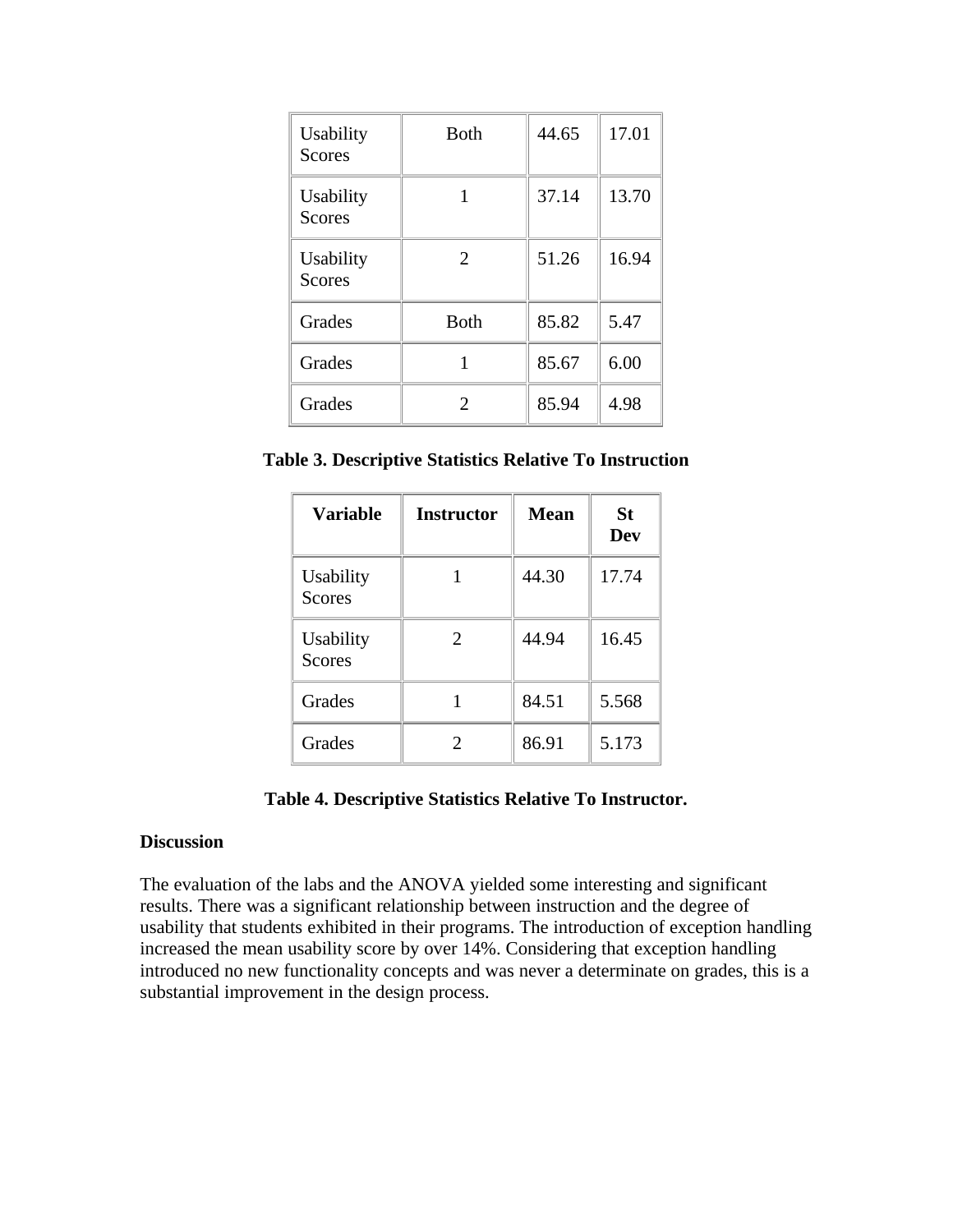

**Figure 2. Mean Grades as a Function of Instruction.**

From the analysis, grades were also a contributing factor to the usability scores. If grades are a reflection of cognitive ability, as one would hope in the teaching profession, this appears reasonable and expected. However, from a statistical standpoint it raises concerns. For example, the group undergoing the new instruction could just be a smarter group of students. If true, this higher cognitive ability rather than teaching method could be the significant factor causing the increased usability scores. However, it appears that this is not the case. The two groups are of almost identical cognitive ability based on grades. Figure 2 illustrates that the two groups of students received reasonably the same grades, with the means between the two groups being almost identical. Again, Table 3 presents the complete statistics for grades by term and Table 4 presents the complete statistics for grades by instructor.

## **Conclusion**

In conclusion, this experiment has demonstrated that SPOT analysis allows usability to be seamlessly integrated with functionality in an undergraduate computer science course.

Apparently the SPOT analysis can lead to significant usability design increases within an existing computer science course. More importantly, this increase comes with no changes in teaching method or course content or goals. Instead, it builds on the existing material within a course to achieve the usability increases with a user-centered design framework.

Although, the SPOT analysis was only applied in one class, it is general enough to be applicable to many other computer science courses. Since the focus of SPOT is on the design process, it should be transferable to other engineering courses outside the computer science discipline and in graduate courses. Given the proven efficiency of the analysis and the benefits of adding usability, the important next step is to consider where usability principles best fit into the curriculum as a whole. These are areas of future research.

#### **References**